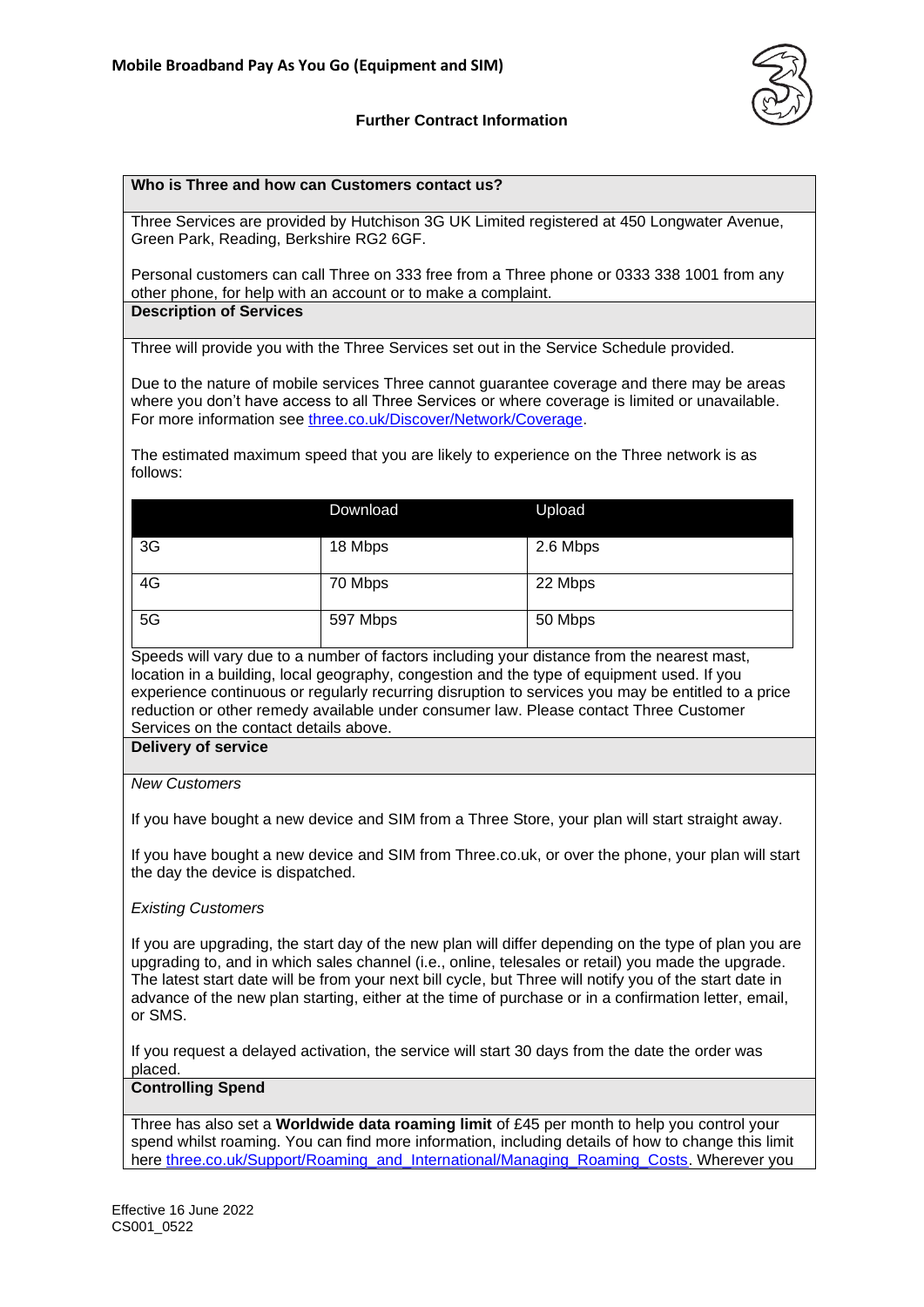roam, you will always receive a text confirming the roaming costs as soon as you arrive at your destination.

# **Using Three Services outside the UK**

Go Roam is included in your plan and works automatically when you arrive in a Go Roam destination as long as data roaming is switched on in your device's settings. Go Roam lets you use your plan or add-on allowances in up to 71 destinations and is made up of Go Roam in Europe and Go Roam Around the World.

With Go Roam you can use your data, (up to Three's fair use limit). See [three.co.uk/aboutgoroam](https://three.co.uk/aboutgoroam) for full details.

Three may deploy traffic management measures when you roam, known collectively as TrafficSense™. For details see [three.co.uk/trafficsense.](Three.co.uk/trafficsense) Three reserves the right to review and amend any such measures from time to time.

# **Remedies**

Due to the nature of mobile technology, there may be situations when Three Services aren't always available, or the quality or network speeds are affected and so Three cannot guarantee continuous fault-free service due to maintenance or other factors outside Three's control. More detail can be found at [three.co.uk/terms-conditions/paym-and-payg](https://www.three.co.uk/terms-conditions/paym-and-payg)

If you experience continuous or regularly recurring disruption to Three Services (such as where access to Three Services is limited or unavailable) you may be entitled to a price reduction based upon the period of the disruption. This may take the form of a partial or full credit or refund. To receive a credit or refund you will need to report the disruption to Three so that we may investigate your concerns, consider the extent to which you use the Three Services in question and measure the disruption against your typical usage history.

# **Complaints**

If you are unhappy about any aspect of the Three Services, you should contact Three on Live Chat [three.co.uk/support/how-to-complain.](http://www.three.co.uk/support/how-to-complain) Personal customers can also call Three Customer Services on 333 (free from a Three phone) or 0333 338 1001 (from any other phone). If you prefer to write please send your thoughts to Three Customer Complaints, Hutchison 3G UK Ltd, PO Box 333, Glasgow, G2 9AG or using the Complaints Form at [three.co.uk/support/how-to-complain](http://www.three.co.uk/support/how-to-complain) with written notice of the complaint which sets out the full facts and includes relevant documentation.

Three will investigate any complaint in accordance with its customer complaints code, after which Three will contact you with the results. A copy of Three's customer complaints code can be viewed on our website at [three.co.uk/terms-conditions/customer-complaints-code](http://www.three.co.uk/terms-conditions/customer-complaints-code) or you can request a copy by contacting Three Customer Services. Three's Customer Complaints Code complies with Ofcom's Approved Complaints Code which can be found on Ofcom's website in the Annex to General Condition C4 at [ofcom.org.uk/home.](https://www.ofcom.org.uk/home) If Three is unable to resolve your complaint, you may, depending on the nature of the complaint, be entitled to ask Ombudsman Services: Communications to consider the complaint. If this is the case, we will notify you by email or by post. The Ombudsman's website address is: [.ombudsman-services.org.](https://www.ombudsman-services.org/) **Privacy**